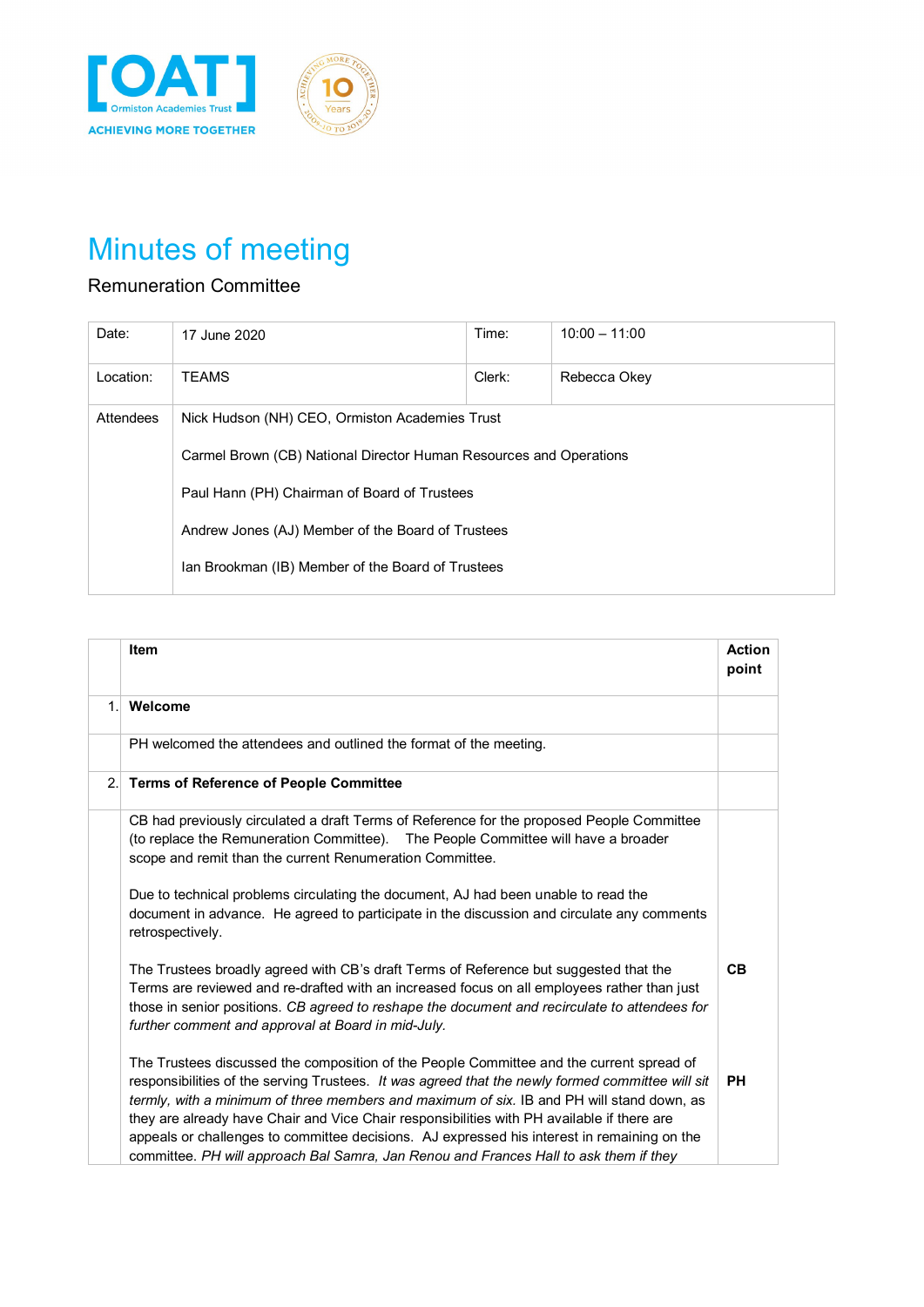



|     | would like to join the new committee. PH said it would be excellent if Frances were to Chair it<br>and it was agreed he should ask her to do so.                                                                                                                                                                                                                                                                                                                                                                                                                                                                                                                                                                                                                                                                                                                                                                                                                                                                                                                                                                                                                                                                                                                                            |    |
|-----|---------------------------------------------------------------------------------------------------------------------------------------------------------------------------------------------------------------------------------------------------------------------------------------------------------------------------------------------------------------------------------------------------------------------------------------------------------------------------------------------------------------------------------------------------------------------------------------------------------------------------------------------------------------------------------------------------------------------------------------------------------------------------------------------------------------------------------------------------------------------------------------------------------------------------------------------------------------------------------------------------------------------------------------------------------------------------------------------------------------------------------------------------------------------------------------------------------------------------------------------------------------------------------------------|----|
| 3.1 | Regional Director benchmarking of salaries                                                                                                                                                                                                                                                                                                                                                                                                                                                                                                                                                                                                                                                                                                                                                                                                                                                                                                                                                                                                                                                                                                                                                                                                                                                  |    |
|     | CB outlined the circumstances of the recent resignations of Regional Directors for the East<br>and South. Both were approached by and joined the same MAT offering them a significant<br>salary uplift. CB's paper benchmarks current salaries in a number of MATs and having looked<br>at comparisons, OAT is currently paying at the lower end of market rate. Currently OAT offers<br>RDs the potential of 5% bonus for exceptional performance on top of a salary of £100k, the<br>current salary of the three RDs currently employed. The newly recruited RD for the East<br>region has been offered similar remuneration.                                                                                                                                                                                                                                                                                                                                                                                                                                                                                                                                                                                                                                                             |    |
|     | The paper explores the possibility of removing the current bonus scheme that these roles are<br>eligible for which is a maximum 5% performance-based bonus and consolidating it into a<br>revised level of base pay. There is some further detail to be worked out around the salary<br>scale points of entry and progression through the scale, but these roles will need an uplift of<br>around £10,000-£13,000.                                                                                                                                                                                                                                                                                                                                                                                                                                                                                                                                                                                                                                                                                                                                                                                                                                                                          |    |
|     | The Trustees agreed it is important to be within range of market rate to retain existing staff but<br>the Committee and Executive have to be sensitive about the timing of any adjustments to<br>salary and bonuses in the current economic climate and the likely social impact of gloomy<br>financial predictions. In the private sector, many top executives have taken 20% pay cuts<br>since the COVID 19 pandemic and will be forgoing bonus payments this year. The<br>messaging and timing of any changes to remuneration is crucial; it would need to stand up to<br>potential media scrutiny as it could attract negative press coverage. The Trustees suggested<br>it would be imprudent to implement any changes before 2021. They also suggested that CB<br>did some further analysis of regional variances in the benchmarking of RD's salary ranges.<br>Careful consideration must be given to balance the risk of losing staff and the morality of<br>rewarding people when unemployment and redundancies are likely to significantly increase.<br>The Trustees discussed other options of a smaller interim increase for RDs in the interim early<br>next term or the making of an award with a deferred payment date. This is an option that CB<br>will look into further. | CВ |
|     | The Committee agreed that options should be explored and reviewed but any implementation<br>should be postponed until 2021.                                                                                                                                                                                                                                                                                                                                                                                                                                                                                                                                                                                                                                                                                                                                                                                                                                                                                                                                                                                                                                                                                                                                                                 |    |
| 4.  | Reallocation of key Executive responsibilities                                                                                                                                                                                                                                                                                                                                                                                                                                                                                                                                                                                                                                                                                                                                                                                                                                                                                                                                                                                                                                                                                                                                                                                                                                              |    |
|     | NH advised that following the resignation of the National Director of Quality and Strategy,<br>there would be a cost saving as her role and responsibilities has been subsumed by the other<br>members of Executive. He also thinks it is unlikely that the members of Executive will request<br>a bonus this year (for the third consecutive year). He added that if RD salaries are reviewed<br>and increased this could also have an impact on Executive salaries which will need to be<br>reviewed.<br>NH outlined in more detail the restructuring of responsibilities since Amelia Walker's                                                                                                                                                                                                                                                                                                                                                                                                                                                                                                                                                                                                                                                                                           |    |
|     | departure. A new Head of Safeguarding has been employed and she will be starting in<br>August, directly reporting to Rob Pritchard. Jo will be assuming responsibility for Governance<br>and Compliance.                                                                                                                                                                                                                                                                                                                                                                                                                                                                                                                                                                                                                                                                                                                                                                                                                                                                                                                                                                                                                                                                                    |    |